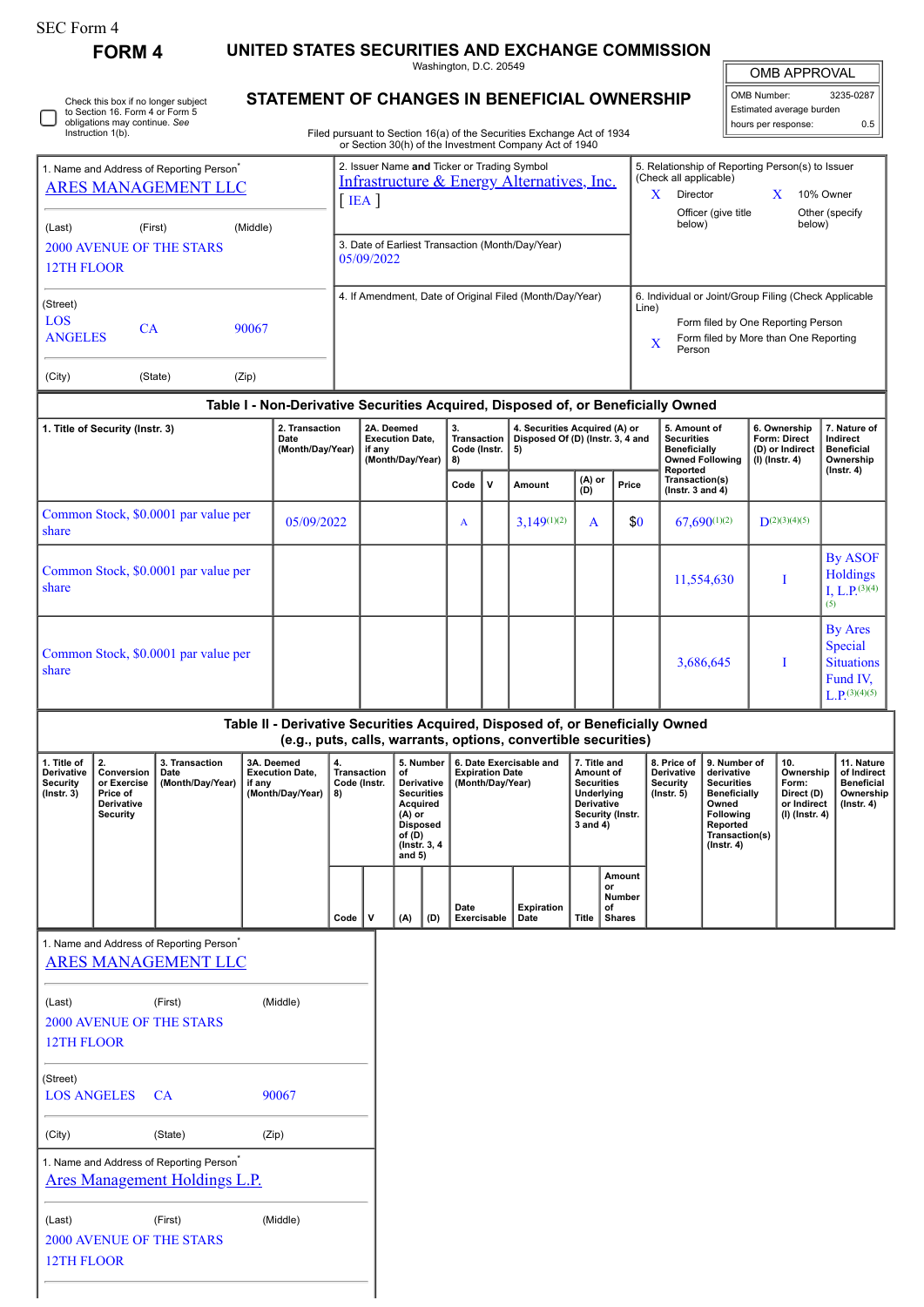| (Street)<br><b>LOS ANGELES</b>                                                          | CA        | 90067    |
|-----------------------------------------------------------------------------------------|-----------|----------|
| (City)                                                                                  | (State)   | (Zip)    |
| 1. Name and Address of Reporting Person <sup>®</sup><br><b>Ares Holdco LLC</b>          |           |          |
| (Last)<br><b>2000 AVENUE OF THE STARS</b><br>12TH FLOOR                                 | (First)   | (Middle) |
| (Street)<br><b>LOS ANGELES</b>                                                          | <b>CA</b> | 90067    |
| (City)                                                                                  | (State)   | (Zip)    |
| 1. Name and Address of Reporting Person <sup>®</sup><br><b>Ares Management Corp</b>     |           |          |
| (Last)<br><b>2000 AVENUE OF THE STARS</b><br>12TH FLOOR                                 | (First)   | (Middle) |
| (Street)<br><b>LOS ANGELES</b>                                                          | CA        | 90067    |
| (City)                                                                                  | (State)   | (Zip)    |
| 1. Name and Address of Reporting Person <sup>*</sup><br><b>Ares Management GP LLC</b>   |           |          |
| (Last)<br><b>2000 AVENUE OF THE STARS</b><br><b>12TH FLOOR</b>                          | (First)   | (Middle) |
| (Street)<br><b>LOS ANGELES</b>                                                          | CA        | 90067    |
| (City)                                                                                  | (State)   | (Zip)    |
| 1. Name and Address of Reporting Person <sup>®</sup><br><u>Ares Voting LLC</u>          |           |          |
| (Last)<br><b>2000 AVENUE OF THE STARS</b><br>12TH FLOOR                                 | (First)   | (Middle) |
| (Street)<br><b>LOS ANGELES</b>                                                          | CA        | 90067    |
| (City)                                                                                  | (State)   | (Zip)    |
| 1. Name and Address of Reporting Person <sup>®</sup><br><u>Ares Partners Holdco LLC</u> |           |          |
| (Last)<br><b>2000 AVENUE OF THE STARS</b><br>12TH FLOOR                                 | (First)   | (Middle) |
| (Street)<br><b>LOS ANGELES</b>                                                          | CA        | 90067    |
| (City)                                                                                  | (State)   | (Zip)    |

#### **Explanation of Responses:**

1. This statement is being filed jointly by (i) Ares Special Situations Fund IV, L.P. ("ASSF IV"), (ii) ASSF Operating Manager IV, L.P. ("ASSF Operating Manager IV"), (iii) ASOF Holdings I, L.P.<br>("ASOF"), (iv) ASOF Investm described above.

2. Represents 3,149 shares of common stock granted to Scott Graves, Partner and Co-Head of Private Equity Group at Ares Management, as a director of Infrastructure and Energy Alternatives, Inc. (the "Issuer"). Ares Managem